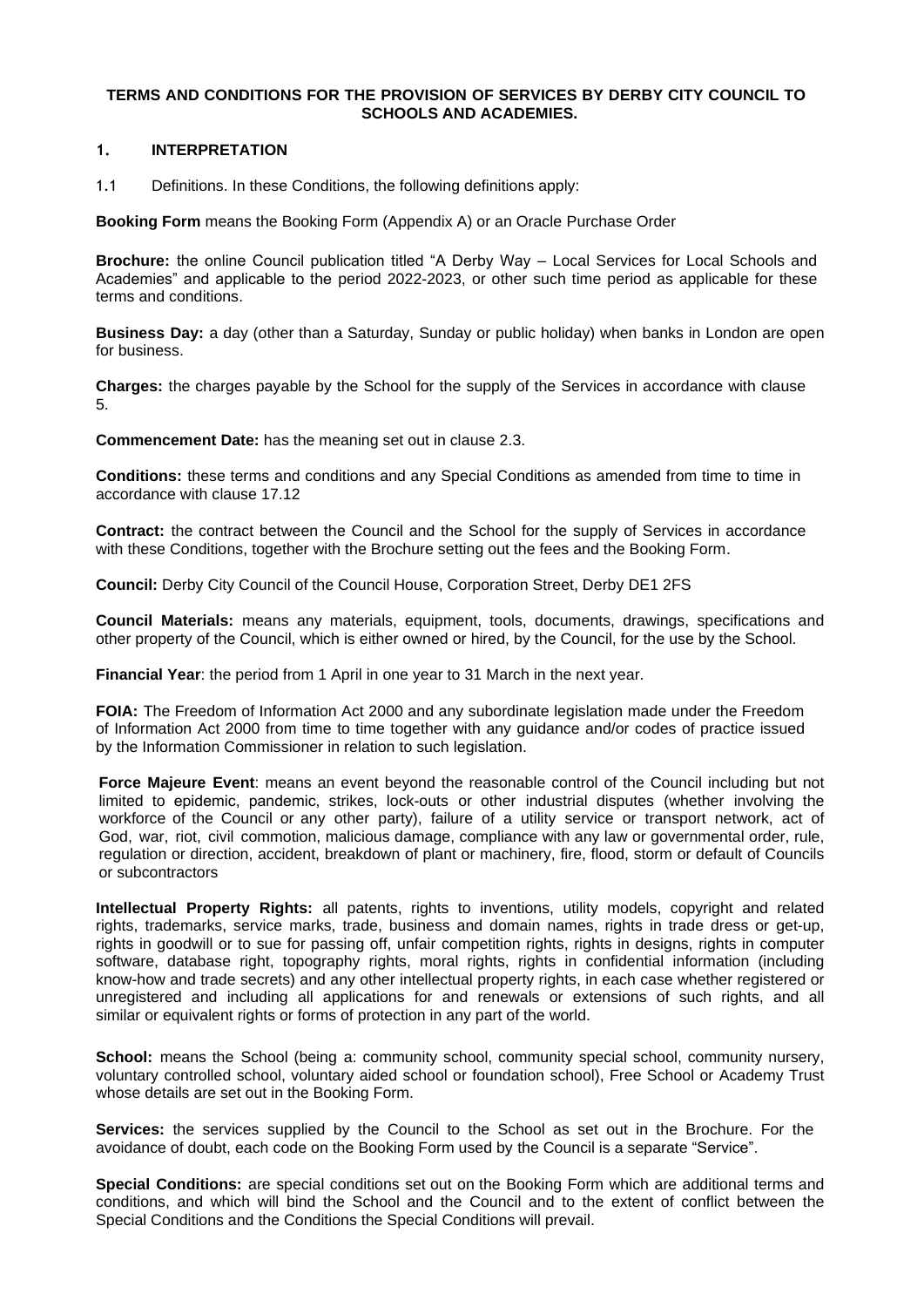- 1.2 In these Conditions, the following rules apply:
	- (a) a **person** includes a natural person, corporate or unincorporated body (whether or not having separate legal personality);
	- (b) a reference to a party includes its personal representatives, successors or permitted assigns;
	- (c) a reference to a statute or statutory provision is a reference to such statute or statutory provision as amended or re-enacted. A reference to a statute or statutory provision includes any subordinate legislation made under that statute or statutory provision, as amended or re-enacted;
	- (d) any phrase introduced by the terms **including**, **include**, **in particular** or any similar expression, shall be construed as illustrative and shall not limit the sense of the words preceding those terms; and
	- (e) a reference to **writing** or **written** includes faxes.
	- (f) Save where an alternative arrangement applies under the Booking Form, in which case the terms of the Booking Form shall prevail

# **2. BASIS OF CONTRACT**

- 2.1 The Brochure constitutes an invitation to treat by the Council to provide Services to Schools in accordance with these Conditions.
- 2.2 Submission of the Booking Form constitutes offer by the School to purchase Services in accordance with these Conditions.
- <span id="page-1-0"></span>2.3 The Council will have deemed to accepted that they are prepared to provide the Services on these Conditions when the Booking Form is acknowledged by the soldservices@derby.gov.uk email within 5 Working Days or sooner if appropriate at which point the Contract shall come into existence (**Commencement Date**) and shall run until the 31 March following that Commencement Date.
- 2.4 The School acknowledges that it has not relied on any statement, promise or representation made or given by or on behalf of the Council which is not set out in the Contract including for the avoidance of doubt any statement made in the Brochure provided by the Council unless it is specifically set out in the Booking Form.
- 2.5 Any samples, drawings, descriptive matter or advertising issued by the Council, and any descriptions or illustrations contained in the Council's Brochure, are issued or published for the sole purpose of giving an approximate idea of the Services described in them. They shall not form part of the Contract or have any contractual force.
- 2.6 These Conditions apply to the Contract to the exclusion of any other terms that the School seeks to impose or incorporate, or which are implied by trade, custom, practice, course of dealing or the contents of the Brochure.
- 2.7 Any quotation given by the Council shall not constitute an offer in its own right but shall be in addition to the Booking Form and shall not be capable of changing these terms and conditions, and is only valid for a period of 30 Business Days from its date of issue.

# **3. SUPPLY OF SERVICES**

- 3.1 The Council shall supply the Services to the School in accordance with the terms and conditions and provide those Services as much to meet the description in the Brochure as reasonably possible.
- 3.2 The Council shall use reasonable endeavours to meet any performance dates specified in the Brochure, but any such dates shall be estimates only and time shall not be of the essence for performance of the Services.
- 3.3 The Council shall have the right to make any changes to the Services which are necessary to comply with any applicable law, safety requirement, legal obligation or duty of the Council,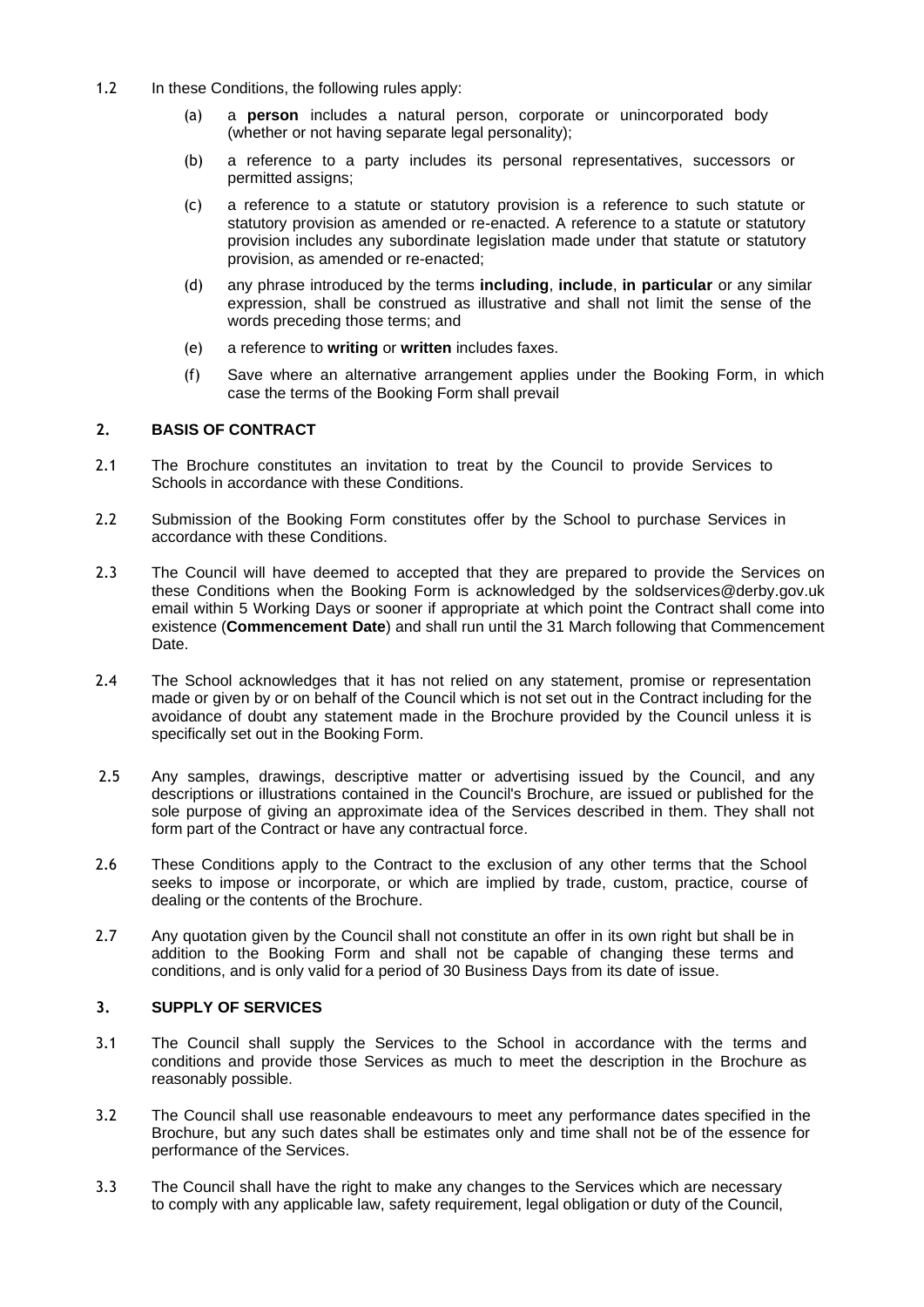or which do not materially affect the nature or quality of the Services, and the Council shall notify the School in any such event.

3.4 The Council warrants to the School that the Services will be provided using reasonable care and skill.

# **4. SCHOOL'S OBLIGATIONS**

- 4.1 The School shall:
	- (a) ensure that the terms of the Order are complete and accurate;
	- (b) co-operate with the Council in all matters relating to the Services;
	- (c) provide the Council, its employees, agents, consultants and subcontractors, with access to the School's premises, office accommodation and other facilities as reasonably required by the Council to perform the Services;
	- (d) provide the Council with such information and materials as the Council may reasonably require in order to supply the Services, and ensure that such information is accurate in all material respects;
	- (e) prepare the School's premises for the supply of the Services;
	- (f) obtain and maintain all necessary licences, permissions and consents which may be required before the date on which the Services are to start;
	- (g) keep and maintain all Council Materials at the School's premises in safe custody at its own risk, maintain the Council Materials in good condition until returned to the Council, and not dispose of or use the Council Materials other than in accordance with the Council's written instructions or authorisation; and
	- (h) use all reasonable endeavours to avoid taking any action, or failing to take any action, which may result in any breach of the Council's legal obligations as a public body.
- <span id="page-2-1"></span>4.2 If the Council's performance of any of its obligations under the Contract is prevented or delayed by any act or omission by the School or failure by the School to perform any relevant obligation (**School Default**):
	- (a) the Council shall without limiting its other rights or remedies have the right to suspend performance of the Services until the School remedies the School Default, and to rely on the School Default to relieve it from the performance of any of its obligations to the extent the School Default prevents or delays the Council's performance of any of its obligations;
	- (b) the Council shall not be liable for any costs or losses sustained or incurred by the School arising directly or indirectly from the Council's failure or delay to perform any of its obligations as set out in this clause [4.2;](#page-2-1) and
	- (c) the School shall reimburse the Council on written demand for any costs or losses sustained or incurred by the Council arising directly or indirectly from the School Default.

# <span id="page-2-0"></span>**5. CHARGES AND PAYMENT**

- 5.1 If the School submits a Booking Form (as set out in Appendix A) then the Council shall raise an invoice and it shall be paid in accordance with the Council standard terms of payment, which are 30 days of the date of the invoice.
- 5.2 In the event that the School submits a Booking Form via the Oracle Purchase Order then the an acknowledgment is sent and a request is made for the Oracle Purchase Order is to be recipient, if not recipient within 90 Business Days the Council will make arrangements for it to be receipted on your behalf. In the event that it is not or cannot be recipient the Booking Form will be deemed cancelled.
- 5.3 All amounts payable by the School under the Contract are exclusive of amounts in respect of value added tax chargeable for the time being (**VAT**). Where any taxable supply for VAT purposes is made under the Contract by the Council to the School, the School shall, on receipt of a valid VAT invoice from the Council, pay to the Council such additional amounts in respect of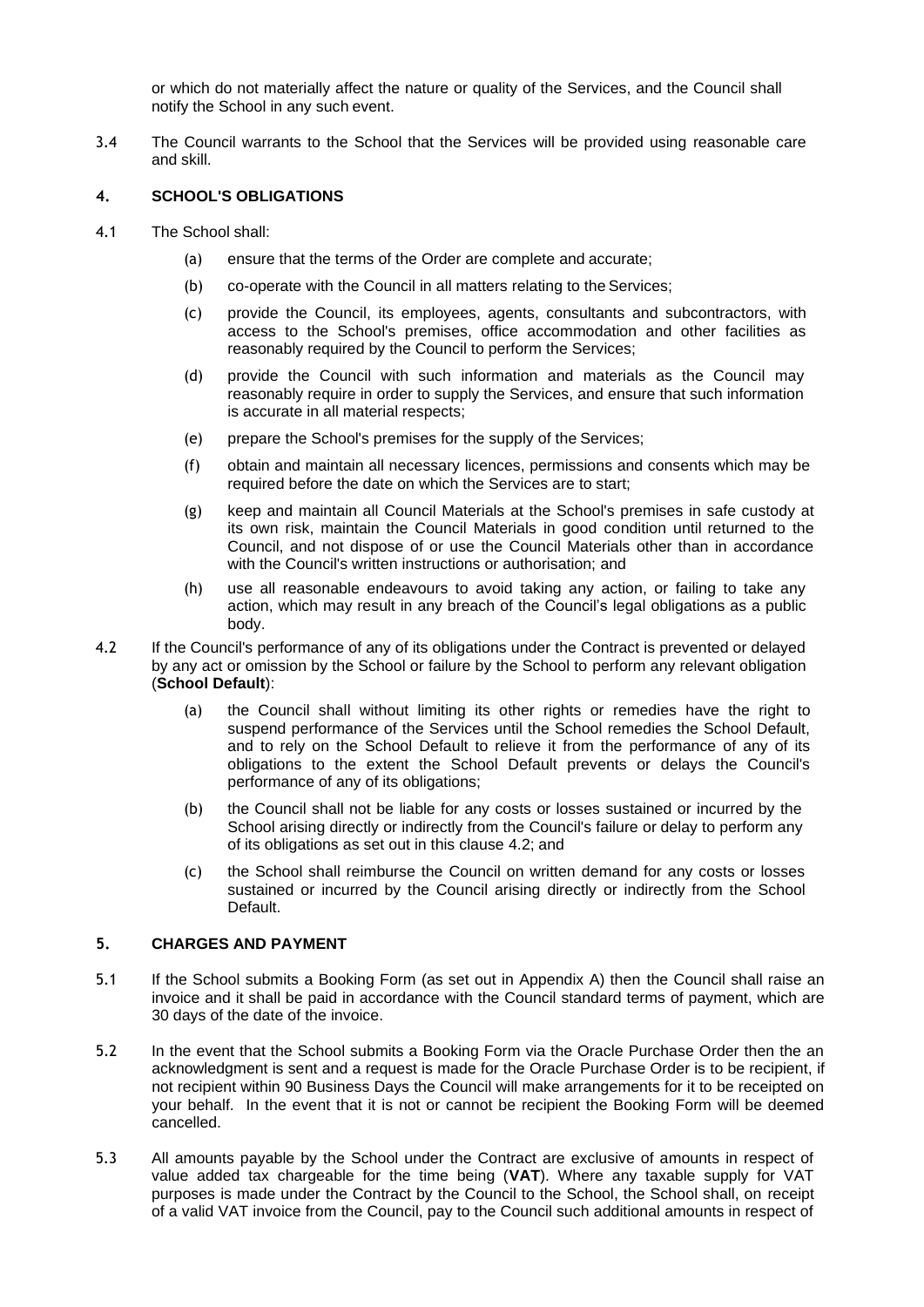VAT as are chargeable on the supply of the Services at the same time as payment is due for the supply of the Services.

- 5.4 Without limiting any other right or remedy of the Council, if the School fails to make any payment due to the Council under the Contract by the due date for payment (**Due Date**), the Council shall have the right to charge interest on the overdue amount at the rate of 4% per annum above the then current Bank of England Bank Rate accruing on a daily basis from the Due Date until the date of actual payment of the overdue amount, whether before or after judgment, and compounding quarterly.
- 5.5 The School shall pay all amounts due under the Contract in full without any deduction or withholding except as required by law and the School shall not be entitled to assert any credit, set-off or counterclaim against the Council in order to justify withholding payment of any such amount in whole or in part.

### **6. INTELLECTUAL PROPERTY RIGHTS**

- 6.1 All Intellectual Property Rights in or arising out of or in connection with the Services shall be owned by the Council.
- 6.2 The School acknowledges that, in respect of any third party Intellectual Property Rights, the School's use of any such Intellectual Property Rights is conditional on the Council obtaining a written licence from the relevant licensor on such terms as will entitle the Council to license such rights to the School.

# <span id="page-3-1"></span>**7. CONFIDENTIALITY**

- 7.1 The School shall keep in strict confidence all technical or commercial know-how, specifications, inventions, processes or initiatives which are of a confidential nature and have been disclosed to the School by the Council, its employees, agents, consultants or subcontractors and any other confidential information concerning the Council's business which the School may obtain.
- 7.2 The School may disclose such information:
	- (a) to its employees, officers, representatives, advisers, agents or subcontractors who need to know such information for the purposes of carrying out the School's obligations under the Contract; and
	- (b) as may be required by law, court order or any governmental or regulatory authority.
- <span id="page-3-0"></span>7.3 The School shall ensure that its employees, officers, representatives, advisers, agents or subcontractors to whom it discloses such confidential information comply with this clause and are subject to obligations of confidentiality corresponding to those which bind the School.
- 7.4 The School shall not use any such confidential information for any purpose other than to perform its obligations under the Contract.

# **8. THE COUNCIL'S PROPERTY**

- 8.1 All Council Materials including, but not limited to, materials, equipment and tools, drawings, specifications and data supplied by the Council to the School shall, at all times, be and remain the exclusive property of the Council, but shall be held by the School in safe custody at its own risk and maintained and kept in good condition by the School until returned to the Council, and shall not be disposed of or used other than in accordance with the Council's written instructions or authorisation.
- 8.2 For the avoidance of doubt Council Materials shall also include any land or property which the School is permitted to occupy with the Council consent, unless express governed by other licence or lease in writing.

### <span id="page-3-2"></span>**9. FREEDOM OF INFORMATION**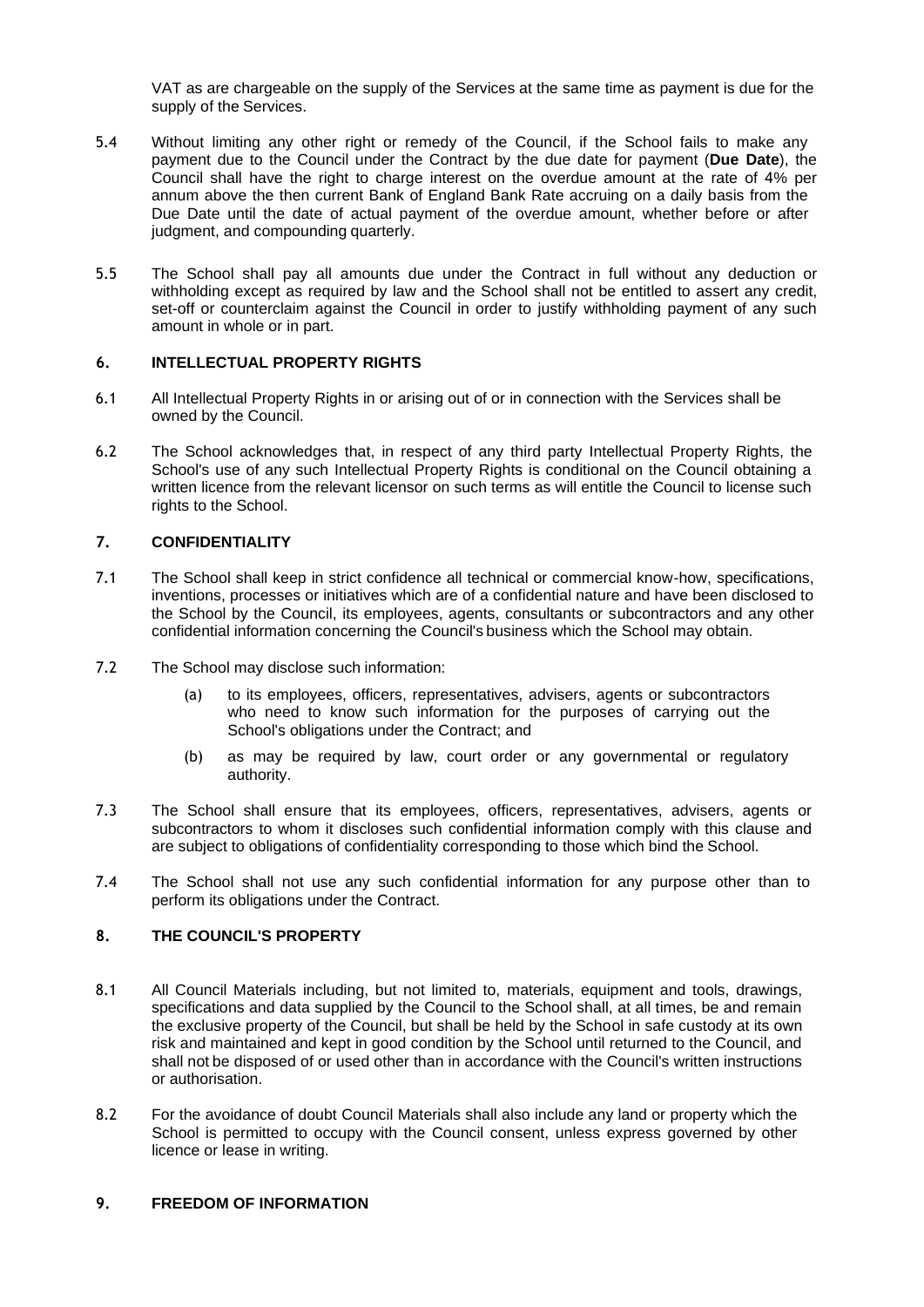- 9.1 The parties agree that this Agreement is subject to the full effect of FOIA. Either party may disclose information forming part of this Agreement or information they hold about the other party to anyone who makes a request for information under the provisions of the FOIA but subject to the provisions of clause [7.3.](#page-3-0)
- 9.2 Promptly upon receipt of a request received by a party for the disclosure of any information in respect of this Agreement relating to the other party, the receiving party shall notify the other party in writing giving them five (5) Business Days in which to respond. If there is any information which either party believes is subject to an exemption under the provisions of the FOIA then they should make this clear at the earliest opportunity and within the aforementioned five (5) Business Days and the receiving party will take this into consideration in dealing with a request for information and where this is consistent with the that party's duties under the FOIA.
- 9.3 The School notes and acknowledges the FOIA and both the respective Codes of Practice on the Discharge of Public Authorities' Functions and on the Management of Records (which are issued under section 45 and 46 of the FOIA respectively) and the Environmental Information Regulations 2004 as may be amended, updated or replaced from time to time. The School will act in accordance with the FOIA, these Codes of Practice and these Regulations (and any other applicable codes of practice or guidance notified to the School from time to time) to the extent that they apply to the performance of the Contract.
- <span id="page-4-0"></span>9.4 All decisions regarding disclosure of information following a Request for Information (as defined under section 8 of the FOIA) will be made at the sole discretion of the Council. The School acknowledges that, even where the School has indicated that information is commercially sensitive, the Council may be required to disclose it under the FOIA, with or without consulting the School and the Council will use reasonable endeavours to consult with the School prior to any disclosure.
- 9.5 The School shall transfer to the Council any Request for Information it should receive, as soon as practicable after receipt and in any event within 3 days of receiving a Request for Information.
- 9.6 Where the Council is managing a request as referred to in Clause [7.7, t](#page-4-0)he School shall cooperate with the Council and shall respond together with copies of any documentation so requested within five days of any request by it for assistance.

# <span id="page-4-4"></span>**10. DATA PROTECTION ACT**

**10.1** The School shall (and shall procure that any of its employees involved with the Contract comply with any notification requirements under the Data Protection Act 2018 ("DPA") and both the School and the Council will duly observe all their obligations under the DPA which arise in connection with the Agreement.

# <span id="page-4-1"></span>**11. LIMITATION OF LIABILITY THE SCHOOLS ATTENTION IS PARTICULARLY DRAWN TO THIS CLAUSE**

- 11.1 This clause [11](#page-4-1) sets out the entire financial liability of the Council (including any liability for the acts or omissions of its employees, agents, consultants and subcontractors) to the School in respect of:
	- (a) any breach of the Contract however arising;
	- (b) any use made by the School of the Services or any part of them; and
	- (c) any representation, statement or tortious act or omission (including negligence) arising under or in connection with the Contract.
- <span id="page-4-2"></span>11.2 All warranties, conditions and other terms implied by statute or common law are, to the fullest extent permitted by law, excluded from the Contract.
- <span id="page-4-3"></span>11.3 Nothing in this Contract limits or excludes the liability of the Council: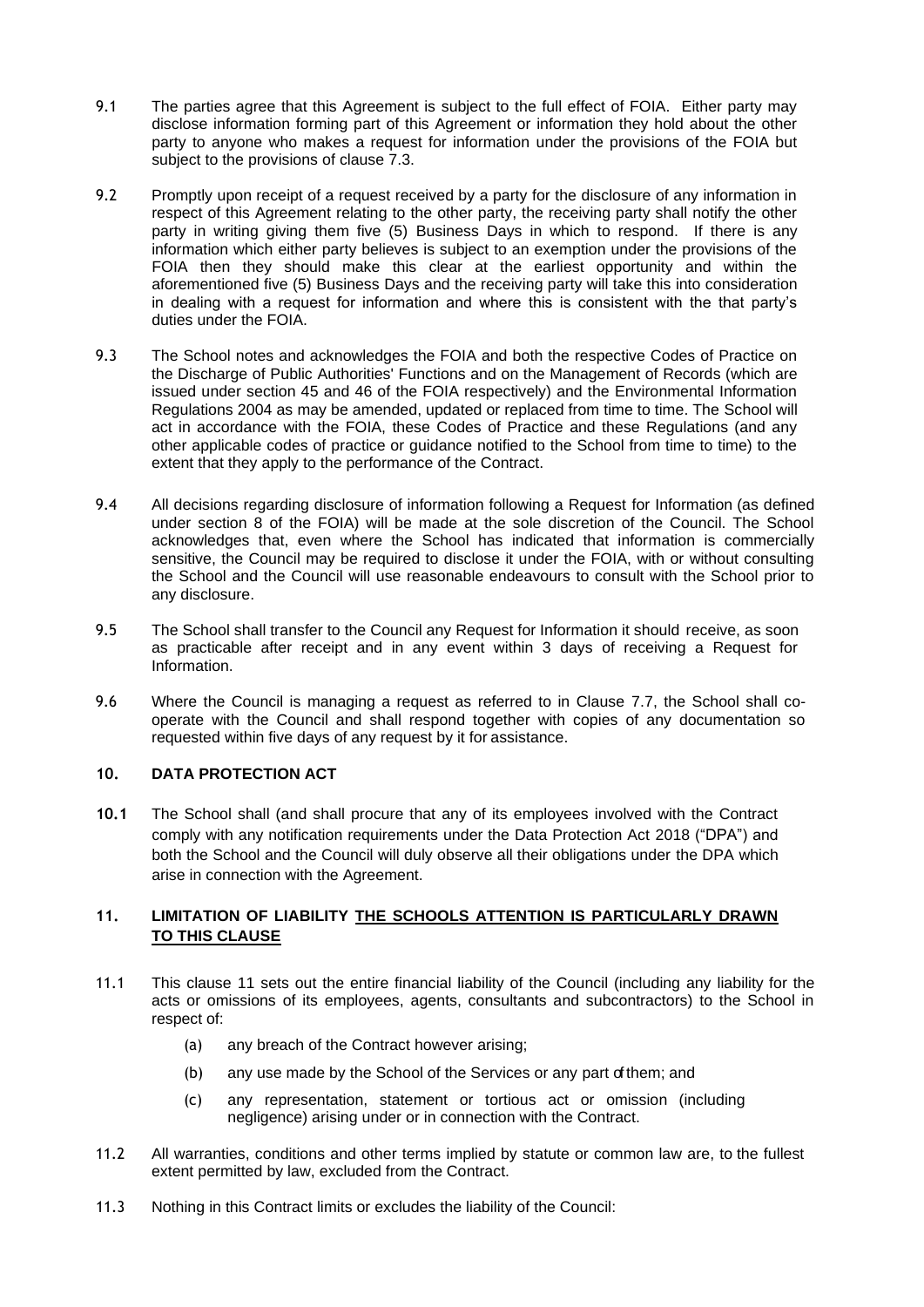- (a) for death or personal injury resulting from negligence, or the negligence of its employees, agents or subcontractors; or
- (b) for any damage or liability incurred by the School as a result of fraud or fraudulent misrepresentation by the Council; or
- (c) for any liability incurred by the School as a result of any breach by the Council of the clause as to title or the warranty as to quiet possession implied by section 2 of the Supply of Goods and Services Act 1982.
- 11.4 Subject to clause [11.2](#page-4-2) and clause [11.3](#page-4-3)
	- (a) the Council shall not under any circumstances whatever be liable for:
		- (i) loss of profits; or
		- (ii) loss of business; or
		- (iii) depletion of goodwill and/or similar losses; or
		- (iv) loss of anticipated savings; or
		- (v) loss of goods; or
		- (vi) loss of contract; or
		- (vii) loss of use; or
		- (viii) loss of corruption of data or information; or
		- (ix) any special, indirect, consequential or pure economic loss, costs, damages, charges or expenses; and
	- (b) the Council's total liability in contract, tort (including negligence or breach of statutory duty), misrepresentation, restitution or otherwise arising in connection with the performance or contemplated performance of each Service shall in all circumstances be limited to 3 x price paid for the separate Service or £50,000 whichever is the greater.

#### **12. TERMINATION**

- <span id="page-5-0"></span>12.1 Without limiting its other rights or remedies, each party may terminate the Contract with immediate effect by giving written notice to the other party if:
	- (a) the other party commits a material breach of the Contract and (if such a breach is remediable) fails to remedy that breach within 30 Business Days of that party being notified in writing of the breach;
	- (b) the other party suspends, or threatens to suspend, payment of its debts or is unable to pay its debts as they fall due or admits inability to pay its debts or (being a company) is deemed unable to pay its debts within the meaning of section 123 of the Insolvency Act 1986 or (being an individual) is deemed either unable to pay its debts or as having no reasonable prospect of so doing, in either case, within the meaning of section 268 of the Insolvency Act 1986 or (being a partnership) has any partner to whom any of the foregoing apply;
	- (c) the other party commences negotiations with all or any class of its creditors with a view to rescheduling any of its debts, or makes a proposal for or enters into any compromise or arrangement with its creditors other than (where a company) for the sole purpose of a scheme for a solvent amalgamation of that other party with one or more other companies or the solvent reconstruction of that other party;
	- (d) a petition is filed, a notice is given, a resolution is passed, or an order is made, for or in connection with the winding up of that other party (being a company) other than for the sole purpose of a scheme for a solvent amalgamation of that other party with one or more other companies or the solvent reconstruction of that other party;
	- (e) a creditor or encumbrancer of the other party attaches or takes possession of, or a distress, execution, sequestration or other such process is levied or enforced on or sued against, the whole or any part of its assets and such attachment or process is not discharged within 14 Business Days;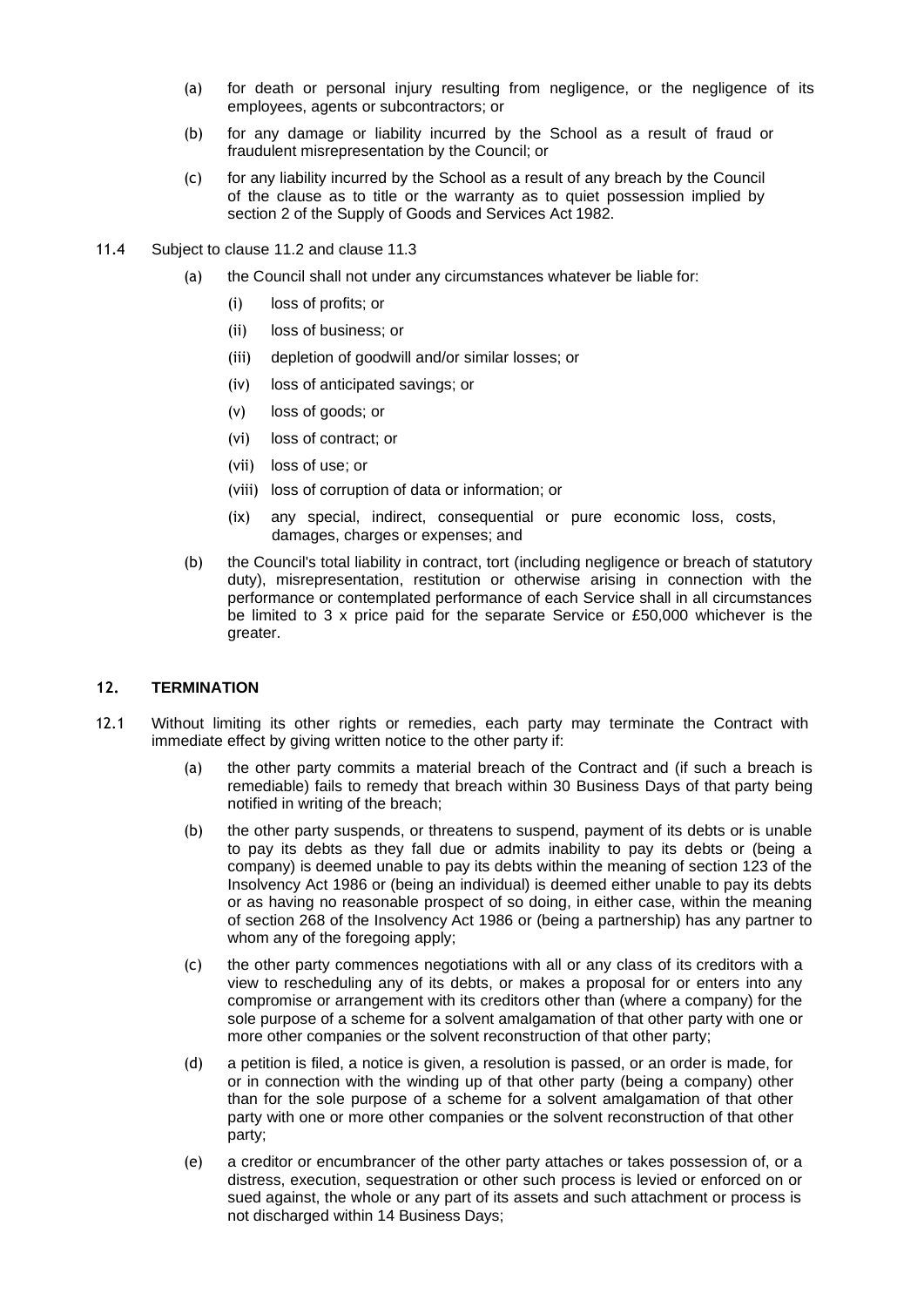- (f) an application is made to court, or an order is made, for the appointment of an administrator or if a notice of intention to appoint an administrator is given or if an administrator is appointed over the other party (being a company);
- (g) a floating charge holder over the assets of that other party (being a company) has become entitled to appoint or has appointed an administrative receiver;
- (h) a person becomes entitled to appoint a receiver over the assets of the other party or a receiver is appointed over the assets of the other party;
- (i) either Party or any employee of either Party is found guilty of any offence under the Bribery Act 2010 in relation to the award of the Contract;
- <span id="page-6-0"></span>12.2 Without limiting its other rights or remedies, the Council may terminate the Contract with immediate effect by giving written notice to the School if the School fails to pay any amount due under this Contract on the Due Date set out in the Booking Form.
- <span id="page-6-2"></span>12.3 Without limiting its other rights or remedies the Council shall have the right to terminate the Contract by giving the School no less than 20 Business Days' notice in writing, in the event that the Council are able to provide more notice they shall use all reasonable endeavours to do so.
- 12.4 Without limiting its other rights or remedies, the Council shall have the right to suspend provision of the Services under the Contract or any other contract between the School and the Council if the School becomes subject to any of the events listed in clause [12.1\(b\)](#page-5-0) to clause [12.1\(i\),](#page-6-0) or the Council reasonably believes that the School is about to become subject to any of them, or if the School fails to pay any amount due under this Contract on the due date for payment.
- 12.5 Without limiting its other rights or remedies, the School may terminate the Contract by giving the Council 90 Business Days' notice in writing where the School converts to an Academy in accordance with sections 3 and 4 of the Academies Act 2010. For the avoidance of doubt, subject to the provisions of Clause [14b](#page-6-1)elow, there is no obligation on a School to terminate this Contract, should it convert to an Academy.

#### **13. CONSEQUENCES OF TERMINATION**

- 13.1 On termination of the Contract for any reason:
	- (a) the School shall immediately pay to the Council all of the Council's outstanding unpaid invoices and interest and, in respect of Services supplied but for which no invoice has been submitted, the Council shall submit an invoice, which shall be payable by the School immediately on receipt;
	- (b) the School shall return all of the Council Materials which have not been fully paid for. If the School fails to do so, then the Council may enter the School's premises and take possession of them. Until they have been returned, the School shall be solely responsible for their safe keeping and will not use them for any purpose not connected with this Contract;
	- (c) the accrued rights, remedies, obligations and liabilities of the parties as at expiry or termination shall not be affected, including the right to claim damages in respect of any breach of the Contract which existed at or before the date of termination or expiry; and
	- (d) clauses which expressly or by implication have effect after termination shall continue in full force and effect.
- 13.2 On termination of the Contract the following clauses shall remain in force as if the contract has not been terminated, clauses [7,](#page-3-1) [9](#page-3-2) and [10,](#page-4-4)

# <span id="page-6-1"></span>**14. CONVERSION TO ACADEMY**

14.1 Where a School converts to an Academy in accordance with sections 3 and 4 of the Academies Act 2010 during a Financial Year, the School may continue utilising the Services but shall be charged for such Services on the basis of the "Academy Rates" as detailed in the Brochure for the remainder of that Financial Year.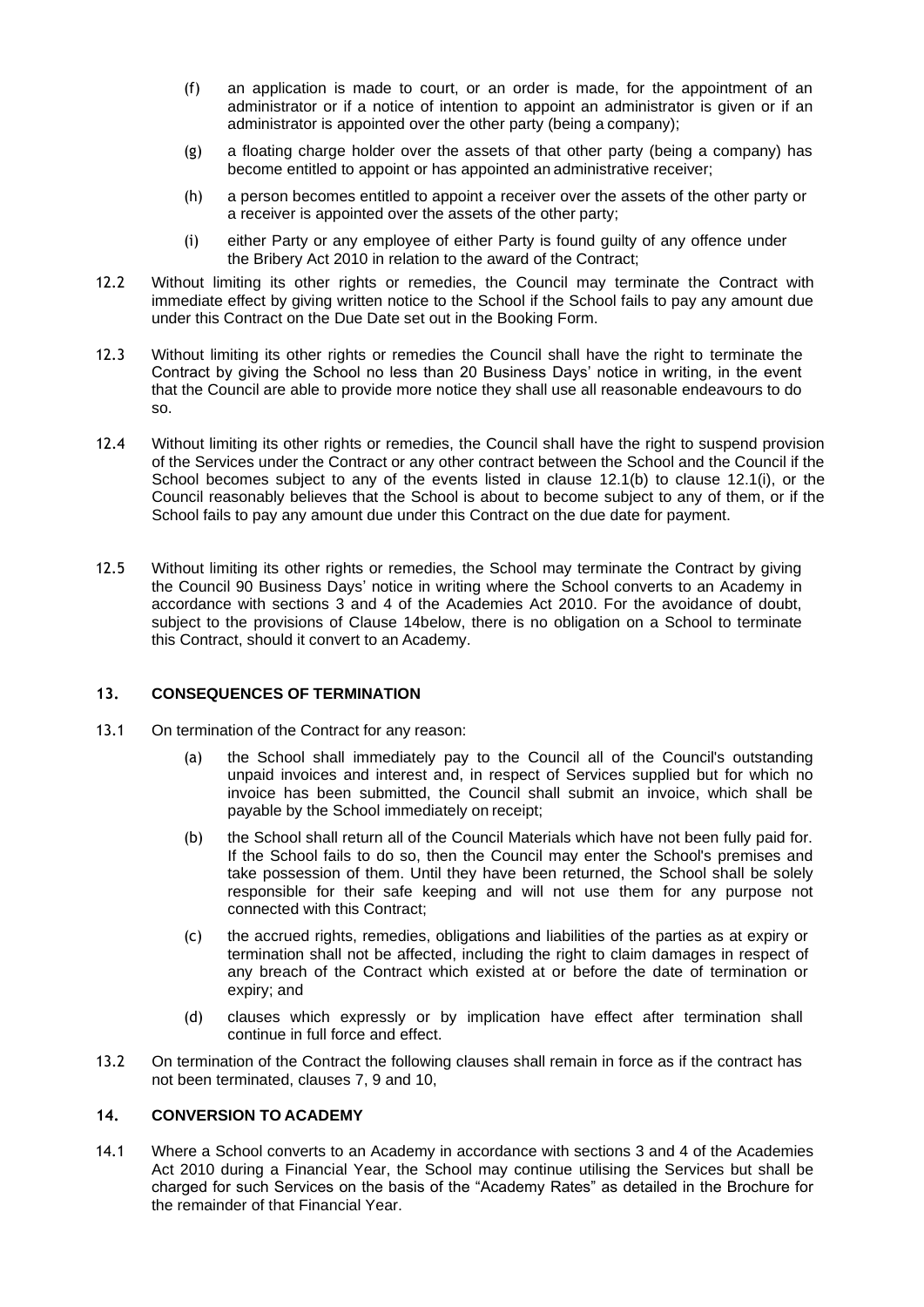14.2 If on conversion to an Academy, the School terminates this Contract in accordance with clause [12.3,](#page-6-2) the parties shall agree the basis on which any refund for Services not already provided shall be given.

# **15. HEALTH AND SAFETY**

- 15.1 The School shall promptly notify the Council of any health and safety hazards or incidents which may arise in connection with the performance of the Contract.
- 15.2 The School shall comply with the requirements of the Health and Safety at Work etc. Act 1974, the Management of Health and Safety at Work Regulations 1999 and any other acts, orders, regulations and codes of practice (including any issued by the Authority relating to health and safety), which may apply to persons working on the Premises in the performance of the Agreement. For the avoidance of doubt the parties shall share the responsibility for ensuring appropriate risk assessments have been carried out for any in relation to any works or services performed under this or any linked agreement.
- 15.3 The Council shall use its reasonable endeavours to ensure that its staff that are on the Schools premises comply with any health and safety measures communicated to the Council in respect of staff and other persons working on the premises.

# **16. DISPUTE RESOLUTION PROCEDURE**

- 16.1 If a dispute arises out of or in connection with the Contract or the performance, validity or enforceability of it (Dispute) then, except as expressly provided in the Contract, the parties shall follow the dispute resolution procedure set out in this clause:
	- (a) either party shall give to the other written notice of the Dispute, setting out its nature and full particulars (**Dispute Notice**), together with relevant supporting documentation. On service of the Dispute Notice the Strategic Director of Children and Young People of the Council and the Head Teacher of the School shall attempt in good faith to resolve the Dispute;
	- (b) if the Strategic Director of Children and Young People of the Council the Head Teacher of the School are for any reason unable to resolve the Dispute within 30 Business Days' of service of the Dispute Notice, the Dispute shall be referred to the Chief Executive of the Council and the Chair of the Board of Governors of the School who shall attempt in good faith to resolve it; and
	- (c) if the Chief Executive of the Council and the Chair of the Board of Governors of the School are for any reason unable to resolve the Dispute within 30 days of it being referred to them, the parties will attempt to settle it by mediation in accordance with the CEDR Model Mediation Procedure. Unless otherwise agreed between the parties, the mediator shall be nominated by CEDR Solve. To initiate the mediation, a party must serve notice in writing (**ADR notice**) to the other party requesting a mediation. A copy of the ADR notice should be sent to CEDR Solve. The mediation will start not later than 30 Business Days' after the date of the ADR notice. Unless otherwise agreed by the parties, the place of mediation shall be nominated by the mediator.

### **17. GENERAL**

- 17.1 Force Majeure:
	- (a) The Council shall not be liable to the School as a result of any delay or failure to perform its obligations under this Contract as a result of a Force Majeure Event.
	- (b) If the Force Majeure Event prevents the Council from providing any of the Services for more than 14 Business Days', the Council shall, without limiting its other rights or remedies, have the right to terminate this Contract immediately by giving written notice to the School.
- 17.2 Assignment and subcontracting:
	- (a) The Council may at any time assign, transfer, charge, subcontract or deal in any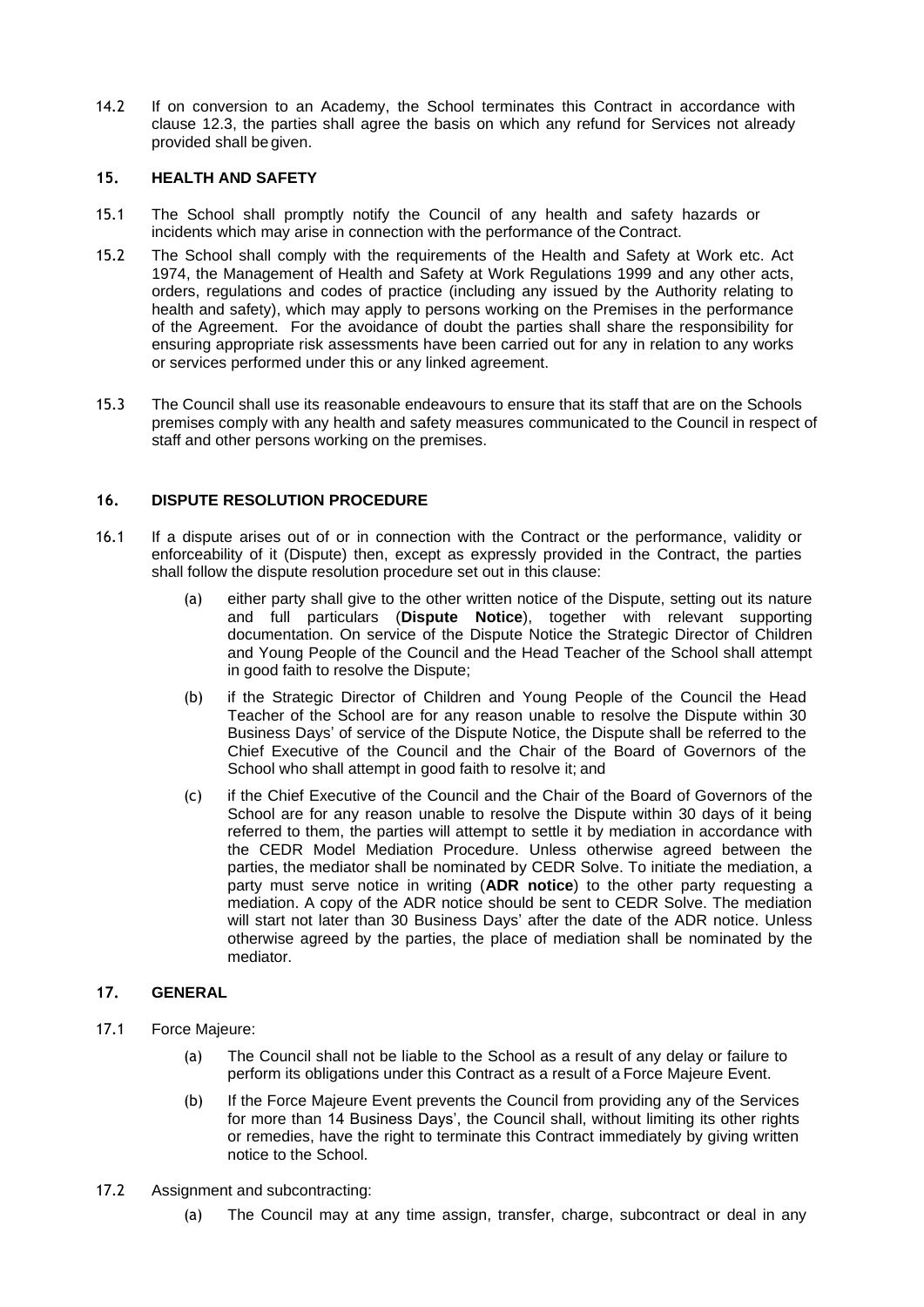other manner with all or any of its rights under the Contract and may subcontract or delegate in any manner any or all of its obligations under the Contract to any third party or agent.

(b) The School shall not, without the prior written consent of the Council, assign, transfer, charge, subcontract or deal in any other manner with all or any of its rights or obligations under the Contract.

#### <span id="page-8-0"></span>17.3 Notices:

- (a) Any notice or other communication required to be given to a party under or in connection with this Contract shall be in writing and shall be delivered to the other party personally or sent by pre-paid first-class post, recorded delivery or by commercial courier to the address set out in the Booking Form.
- (b) Any notice or other communication shall be deemed to have been duly received if delivered personally, when left at the address referred to above or, if sent by pre-paid first-class post or recorded delivery, at 9.00 am on the second Business Day after posting, or if delivered by commercial courier, on the date and at the time that the courier's delivery receipt is signed,.
- (c) This clause [17.3s](#page-8-0)hall not apply to the service of any proceedings or other documents in any legal action. For the purposes of this clause, "writing" shall not include e-mails and for the avoidance of doubt notice given under this Contract shall not be validly served if sent by e-mail.

#### 17.4 Waiver:

- (a) A waiver of any right under the Contract is only effective if it is in writing and shall not be deemed to be a waiver of any subsequent breach or default. No failure or delay by a party in exercising any right or remedy under the Contract or by law shall constitute a waiver of that or any other right or remedy, nor preclude or restrict its further exercise. No single or partial exercise of such right or remedy shall preclude or restrict the further exercise of that or any other right or remedy.
- (b) Unless specifically provided otherwise, rights arising under the Contract are cumulative and do not exclude rights provided by law.

#### 17.5 Severance:

- (a) If a court or any other competent authority finds that any provision of the Contract (or part of any provision) is invalid, illegal or unenforceable, that provision or partprovision shall, to the extent required, be deemed deleted, and the validity and enforceability of the other provisions of the Contract shall not be affected.
- (b) If any invalid, unenforceable or illegal provision of the Contract would be valid, enforceable and legal if some part of it were deleted, the provision shall apply with the minimum modification necessary to make it legal, valid and enforceable.

### <span id="page-8-1"></span>17.6 Anti-Discrimination:

- (a) The School shall not unlawfully discriminate within the meaning and scope of any law, enactment, order, or regulation relating to discrimination (whether in age, race, gender, religion, disability, sexual orientation or otherwise) in employment.
- (b) The School shall take all reasonable steps to secure the observance of clause [17.6](#page-8-1) by all servants, employees or agents of the School.
- 17.7 Audit and Records:
	- (a) The School shall keep and maintain until six years after the date the Contract comes into effect , or as long a period as may be agreed between the School and the Council, full and accurate records of the Contract, all expenditure reimbursed by the Council, and all payments made by the Council. The School shall on request afford the Council or the Council's representatives such access to those records as may be required by the Council in connection with the Contract.

#### 17.8 Whistleblowing:

(a) The School shall ensure that staff employed by the School (including